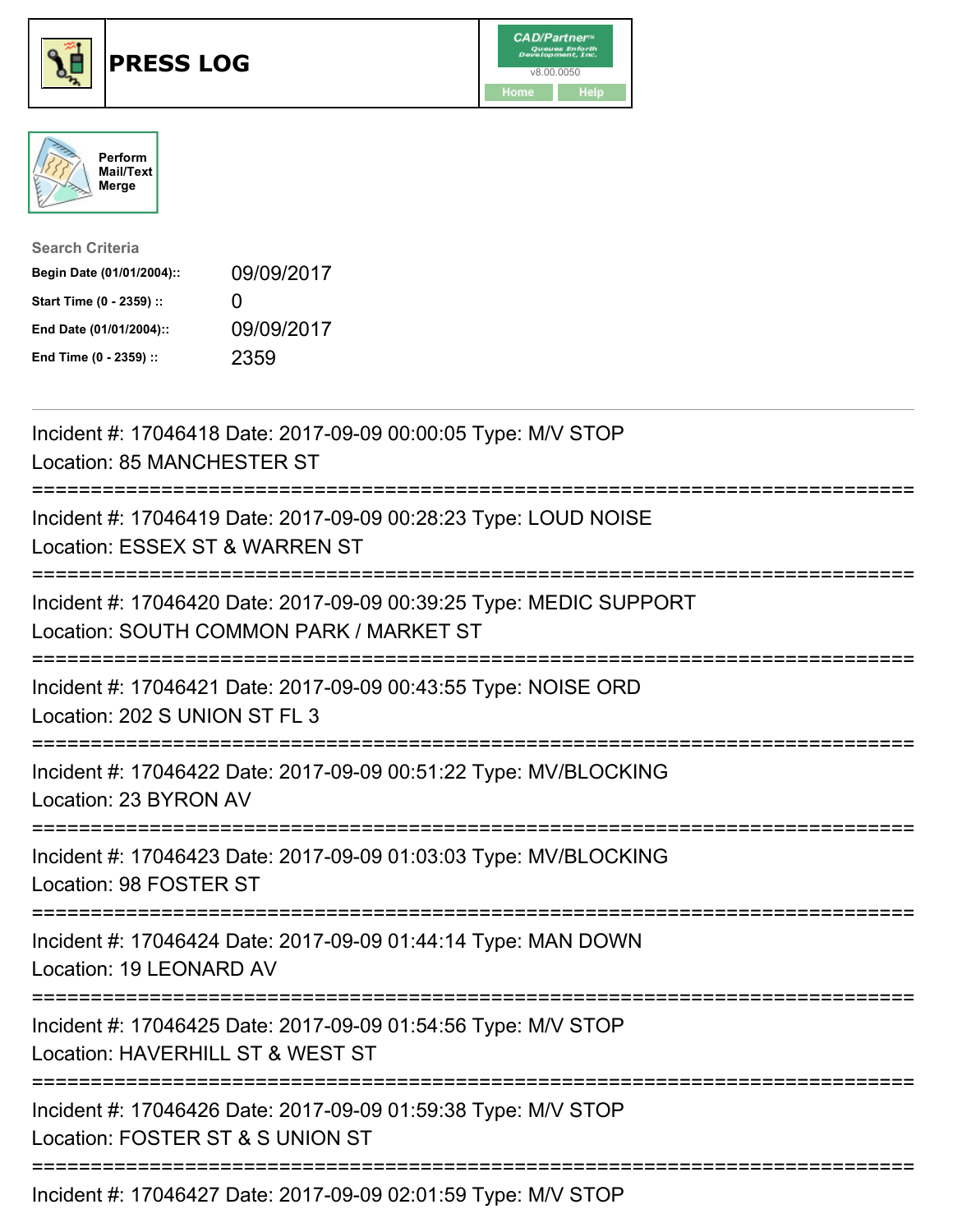| Location: DURHAM ST & S BROADWAY<br>=======================                                                                |
|----------------------------------------------------------------------------------------------------------------------------|
| Incident #: 17046428 Date: 2017-09-09 02:20:52 Type: M/V STOP<br><b>Location: MARSTON ST</b>                               |
| Incident #: 17046429 Date: 2017-09-09 02:25:12 Type: MAL DAMG PROG<br>Location: 57 CEDAR ST                                |
| Incident #: 17046430 Date: 2017-09-09 02:26:39 Type: HIT & RUN M/V<br>Location: 92 EVERETT ST FL 1<br>:================    |
| Incident #: 17046431 Date: 2017-09-09 02:34:49 Type: A&B PAST<br>Location: 290 S UNION ST                                  |
| Incident #: 17046432 Date: 2017-09-09 02:37:08 Type: FIGHT<br>Location: ESSEX ST & JACKSON ST<br>:======================== |
| Incident #: 17046433 Date: 2017-09-09 02:44:42 Type: DISTURBANCE<br>Location: CANAL ST & UNION ST                          |
| Incident #: 17046434 Date: 2017-09-09 02:53:05 Type: DRUG OVERDOSE<br>Location: BRADFORD ST & CONCORD ST                   |
| Incident #: 17046435 Date: 2017-09-09 02:57:17 Type: NOISE ORD<br>Location: 108 TREMONT ST                                 |
| Incident #: 17046436 Date: 2017-09-09 03:05:16 Type: A&B PAST<br>Location: MALAYA'S / 2 NEWBURY ST                         |
| Incident #: 17046437 Date: 2017-09-09 03:14:25 Type: GUN CALL<br>Location: 324 BROADWAY                                    |
| Incident #: 17046438 Date: 2017-09-09 03:16:02 Type: MAN DOWN<br>Location: 221 PROSPECT ST                                 |
| Incident #: 17046439 Date: 2017-09-09 03:17:44 Type: M/V STOP<br>Location: TREMONT ST & WEST ST                            |
| Incident #: 17046440 Date: 2017-09-09 03:21:11 Type: A&B PAST<br>Location: 2 WINTHROP AV FL 2                              |
| $Inc$ Incident #: 17046441 Date: 2017-09-09 03:33:20 $True$ : TOM OF MAL                                                   |

Incident #: 17046441 Date: 2017-09-09 03:33:20 Type: TOW OF M/V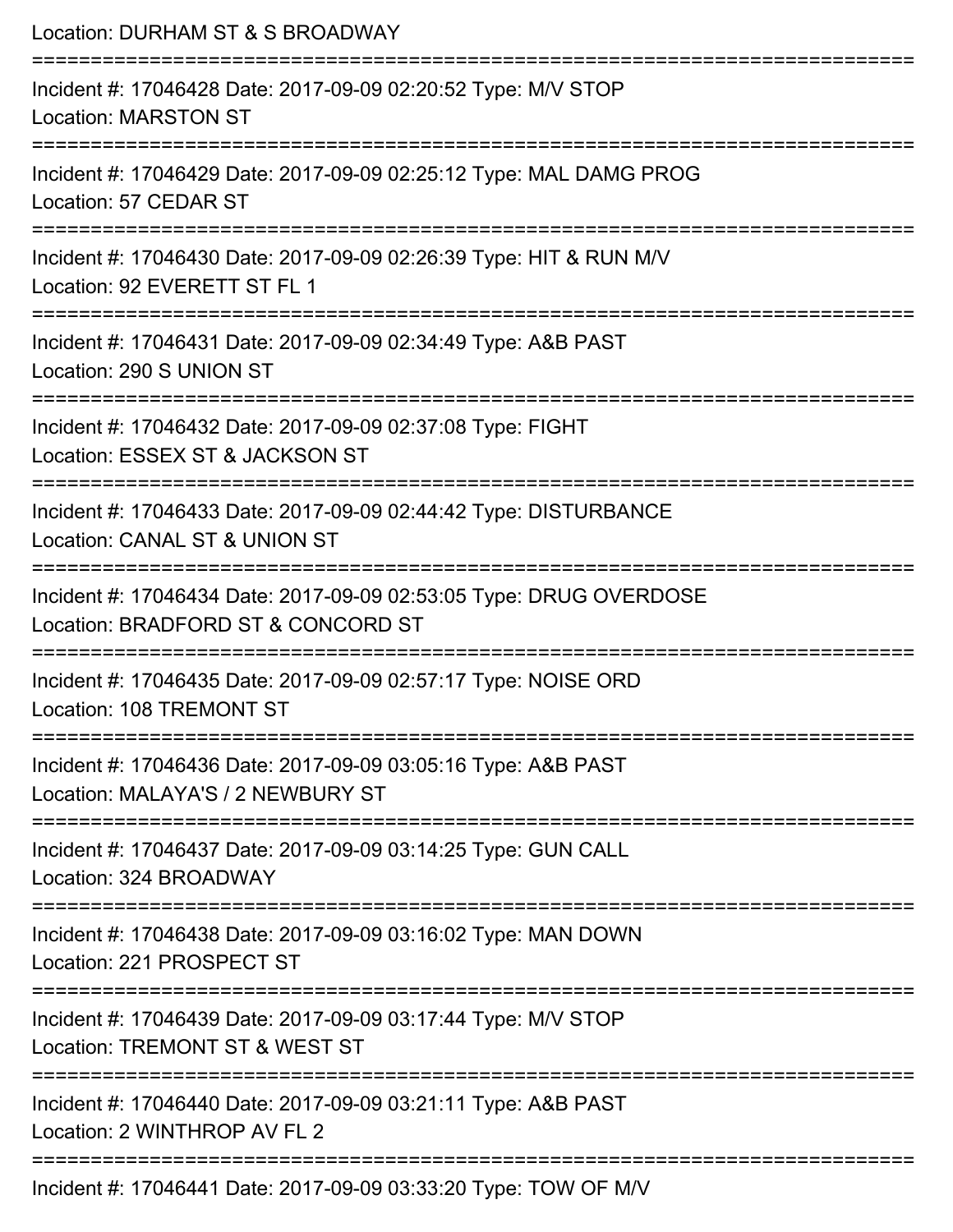| Incident #: 17046442 Date: 2017-09-09 03:48:15 Type: M/V STOP<br>Location: HAVERHILL ST & WHITE ST                                |
|-----------------------------------------------------------------------------------------------------------------------------------|
| Incident #: 17046443 Date: 2017-09-09 03:50:26 Type: M/V STOP<br>Location: BROADWAY & FLORENCE ST                                 |
| Incident #: 17046444 Date: 2017-09-09 03:56:16 Type: M/V STOP<br>Location: 200 PARKER ST                                          |
| Incident #: 17046445 Date: 2017-09-09 04:01:25 Type: M/V STOP<br>Location: LOWELL ST & WINTER ST                                  |
| Incident #: 17046446 Date: 2017-09-09 04:07:02 Type: DOMESTIC/PAST<br>Location: 106 WILLOW ST FL 3                                |
| Incident #: 17046447 Date: 2017-09-09 05:15:25 Type: MV/BLOCKING<br>Location: 63 MECHANIC ST                                      |
| Incident #: 17046448 Date: 2017-09-09 05:19:17 Type: CK WELL BEING<br>Location: 494 HAMPSHIRE ST                                  |
| Incident #: 17046449 Date: 2017-09-09 05:29:02 Type: FIRE/MV<br>Location: MANN ST & WESLEY ST                                     |
| Incident #: 17046450 Date: 2017-09-09 05:32:58 Type: TOW OF M/V<br>Location: 21 WEST ST                                           |
| Incident #: 17046451 Date: 2017-09-09 05:57:21 Type: A&B PAST<br>Location: OAK ST & SHORT ST                                      |
| Incident #: 17046452 Date: 2017-09-09 06:36:42 Type: DISTURBANCE<br>Location: LAWRENCE GENERAL HOSPITAL / 1 GENERAL ST            |
| Incident #: 17046453 Date: 2017-09-09 06:37:28 Type: ALARM/BURG<br>Location: GREATER LAWRENCE COMMUNITY ACTION / 305-309 ESSEX ST |
| Incident #: 17046454 Date: 2017-09-09 06:57:44 Type: MV/BLOCKING<br>Location: 192 PROSPECT ST                                     |
| Incident #: 17046455 Date: 2017-09-09 07:01:46 Type: PARK & WALK                                                                  |

 $L = LL = L$  BROADWAY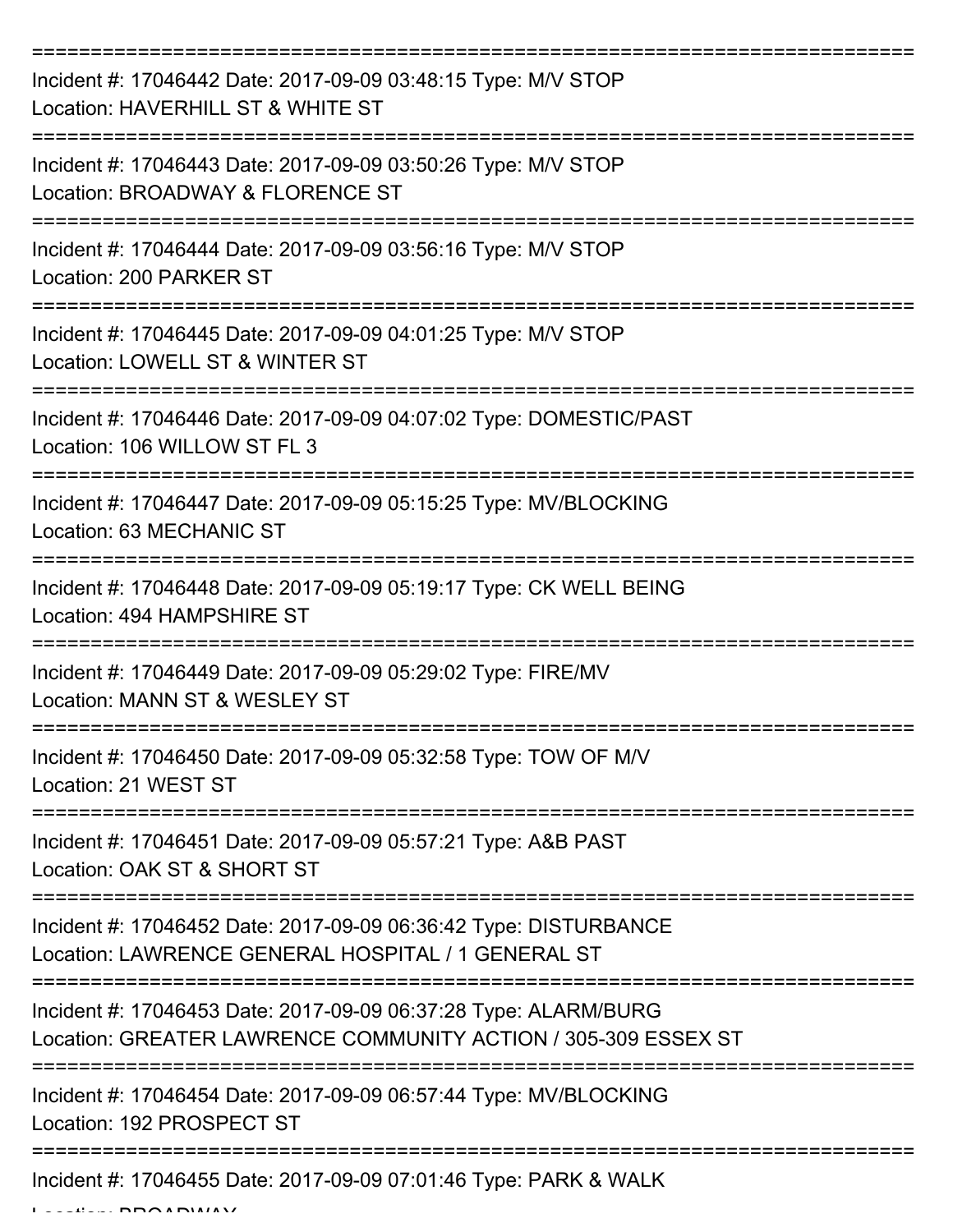| Incident #: 17046456 Date: 2017-09-09 07:04:39 Type: B&E/PAST<br>Location: 60 ISLAND ST                   |
|-----------------------------------------------------------------------------------------------------------|
| Incident #: 17046457 Date: 2017-09-09 07:11:23 Type: MEDIC SUPPORT<br>Location: 627 ANDOVER ST            |
| Incident #: 17046458 Date: 2017-09-09 07:44:03 Type: MEDIC SUPPORT<br>Location: 82 GROTON ST              |
| Incident #: 17046459 Date: 2017-09-09 07:47:27 Type: MEDIC SUPPORT<br>Location: 321 SALEM ST #A           |
| Incident #: 17046460 Date: 2017-09-09 08:24:10 Type: WARRANT SERVE<br>Location: 6 COLONIAL DR             |
| Incident #: 17046461 Date: 2017-09-09 08:30:07 Type: ANIMAL COMPL<br>Location: 69 MAY ST                  |
| Incident #: 17046462 Date: 2017-09-09 09:13:45 Type: CK WELL BEING<br>Location: 681 ESSEX ST #3 FL 3      |
| Incident #: 17046463 Date: 2017-09-09 09:20:55 Type: GENERAL SERV<br>Location: BAGEL BOY / S UNION ST EXT |
| Incident #: 17046464 Date: 2017-09-09 09:22:12 Type: ALARM/BURG<br>Location: 420 COMMON ST                |
| Incident #: 17046465 Date: 2017-09-09 09:38:50 Type: UNWANTEDGUEST<br>Location: 79 HAVERHILL ST FL 3      |
| Incident #: 17046466 Date: 2017-09-09 09:47:30 Type: DOMESTIC/PAST<br>Location: 76 BELLEVUE ST            |
| Incident #: 17046469 Date: 2017-09-09 09:53:03 Type: M/V STOP<br>Location: S UNION ST & SALEM ST          |
| Incident #: 17046467 Date: 2017-09-09 09:54:15 Type: ASSIST FIRE<br>Location: 101 AMESBURY ST #1 FL 1     |
| Incident #: 17046468 Date: 2017-09-09 09:56:29 Type: SPECIAL CHECK                                        |

Location: **BOWDOIN ST & CLIETON ST**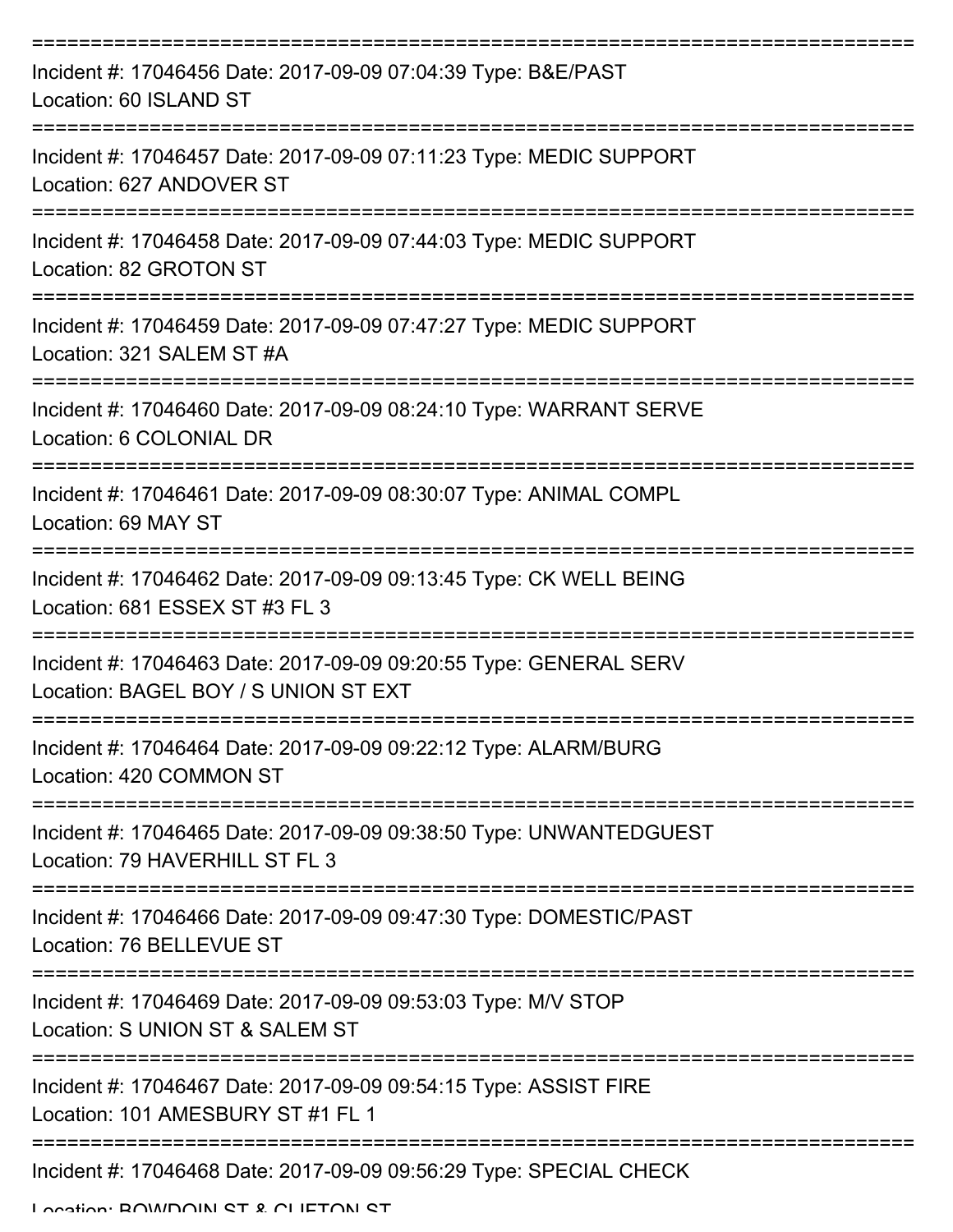| Incident #: 17046470 Date: 2017-09-09 09:59:20 Type: ANIMAL COMPL<br>Location: 69 MAY ST #REAR                           |
|--------------------------------------------------------------------------------------------------------------------------|
| Incident #: 17046471 Date: 2017-09-09 09:59:29 Type: M/V STOP<br>Location: S UNION ST & SALEM ST                         |
| Incident #: 17046472 Date: 2017-09-09 10:01:21 Type: STOL/MV/PAS<br>Location: 60 ISLAND ST                               |
| Incident #: 17046473 Date: 2017-09-09 10:09:15 Type: M/V STOP<br>Location: S UNION ST & SALEM ST                         |
| Incident #: 17046474 Date: 2017-09-09 10:11:54 Type: CK WELL BEING<br>Location: LAWRENCE GENERAL HOSPITAL / 1 GENERAL ST |
| Incident #: 17046475 Date: 2017-09-09 10:35:08 Type: THREATS<br>Location: 61 COLUMBUS AV                                 |
| Incident #: 17046476 Date: 2017-09-09 10:36:34 Type: SUS PERS/MV<br>Location: 33 BOSTON ST                               |
| Incident #: 17046477 Date: 2017-09-09 10:57:55 Type: SUS PERS/MV<br>Location: 9-11 WOOD LN                               |
| Incident #: 17046478 Date: 2017-09-09 11:11:41 Type: DISTURBANCE<br>Location: BROADWAY & HAVERHILL ST                    |
| Incident #: 17046479 Date: 2017-09-09 11:14:55 Type: SUS PERS/MV<br>Location: 35 BOSTON ST                               |
| Incident #: 17046480 Date: 2017-09-09 11:26:45 Type: STOL/MV/PAS<br>Location: 242 HAVERHILL ST                           |
| Incident #: 17046481 Date: 2017-09-09 11:32:28 Type: M/V STOP<br>Location: 46 MANN ST                                    |
| Incident #: 17046482 Date: 2017-09-09 11:35:22 Type: KEEP PEACE<br>Location: 46 WASHINGTON ST #2                         |
| Incident #: 17046483 Date: 2017-09-09 11:36:06 Type: A&B PAST<br>Location: 60 COMMON ST                                  |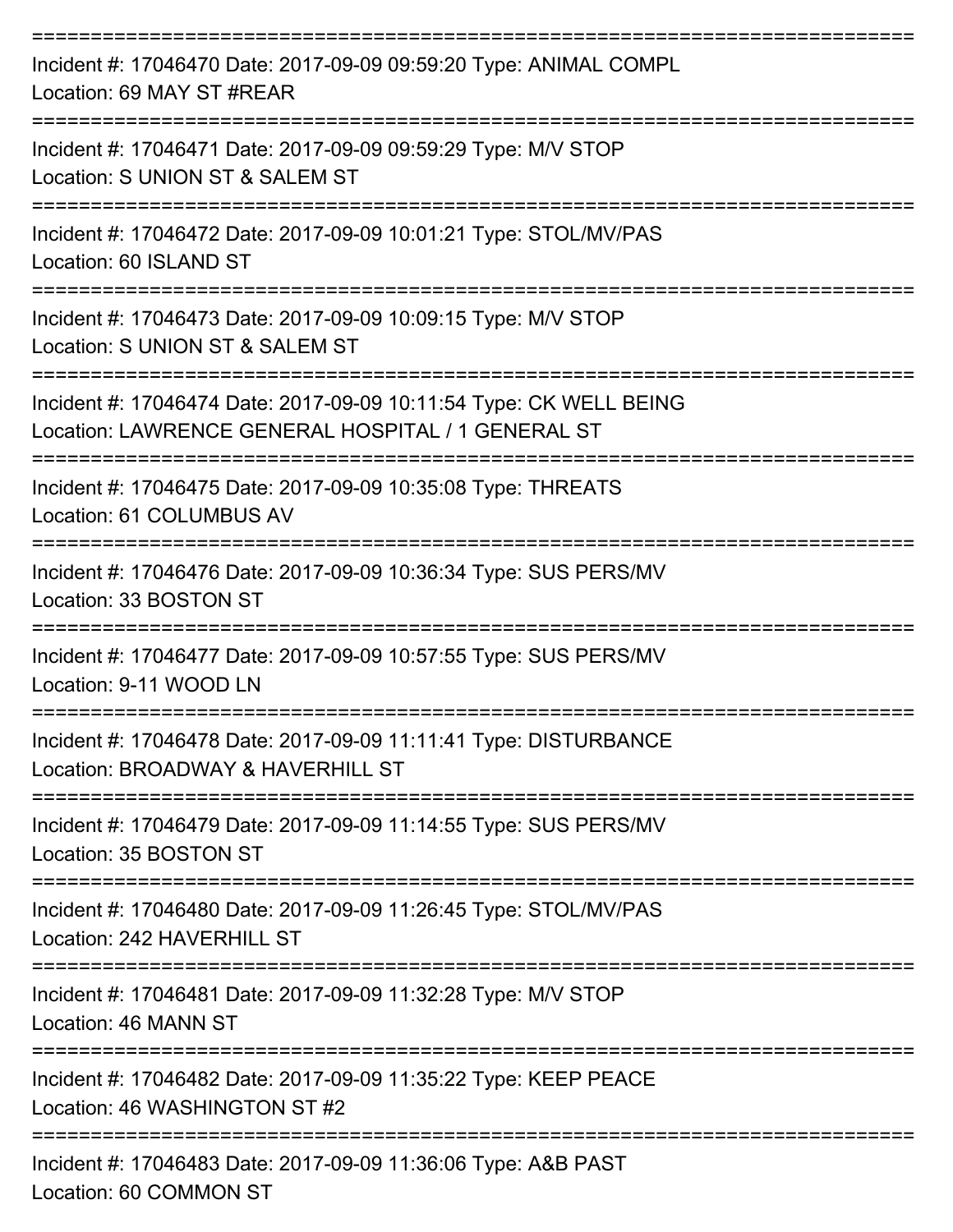| Incident #: 17046484 Date: 2017-09-09 11:43:41 Type: SUS PERS/MV<br>Location: 26 MANN ST                                         |
|----------------------------------------------------------------------------------------------------------------------------------|
| Incident #: 17046485 Date: 2017-09-09 12:09:22 Type: NOISE ORD<br><b>Location: LINCOLN CT</b>                                    |
| Incident #: 17046486 Date: 2017-09-09 12:12:49 Type: THREATS/PROG<br>Location: 111 SARATOGA ST #1 FL 1                           |
| Incident #: 17046487 Date: 2017-09-09 12:15:00 Type: WOMAN DOWN<br>Location: WALGREENS / 220 S BROADWAY<br>--------------------- |
| Incident #: 17046488 Date: 2017-09-09 12:26:03 Type: INVEST CONT<br>Location: 90 LOWELL ST                                       |
| Incident #: 17046489 Date: 2017-09-09 12:34:32 Type: 209A/VIOLATION<br>Location: 29 BOSTON ST                                    |
| Incident #: 17046490 Date: 2017-09-09 12:42:49 Type: DISTURBANCE<br>Location: DUCK BRIDGE / 0 ISLAND ST                          |
| Incident #: 17046491 Date: 2017-09-09 13:03:47 Type: M/V STOP<br><b>Location: CARVER ST</b>                                      |
| Incident #: 17046492 Date: 2017-09-09 13:08:04 Type: M/V STOP<br><b>Location: CARVER ST</b>                                      |
| Incident #: 17046493 Date: 2017-09-09 13:13:51 Type: HIT & RUN M/V<br>Location: WOODLAND ST                                      |
| Incident #: 17046494 Date: 2017-09-09 13:15:46 Type: M/V STOP<br>Location: LORING ST & SHAWSHEEN RD                              |
| Incident #: 17046495 Date: 2017-09-09 13:17:06 Type: M/V STOP<br>Location: 35 BOSTON ST                                          |
| Incident #: 17046496 Date: 2017-09-09 13:17:13 Type: DISTURBANCE<br>Location: KATHY NAILS / 515 BROADWAY                         |
| Incident #: 17046497 Date: 2017-09-09 13:18:44 Type: M/V STOP<br>Location: BROADWAY & MANCHESTER ST                              |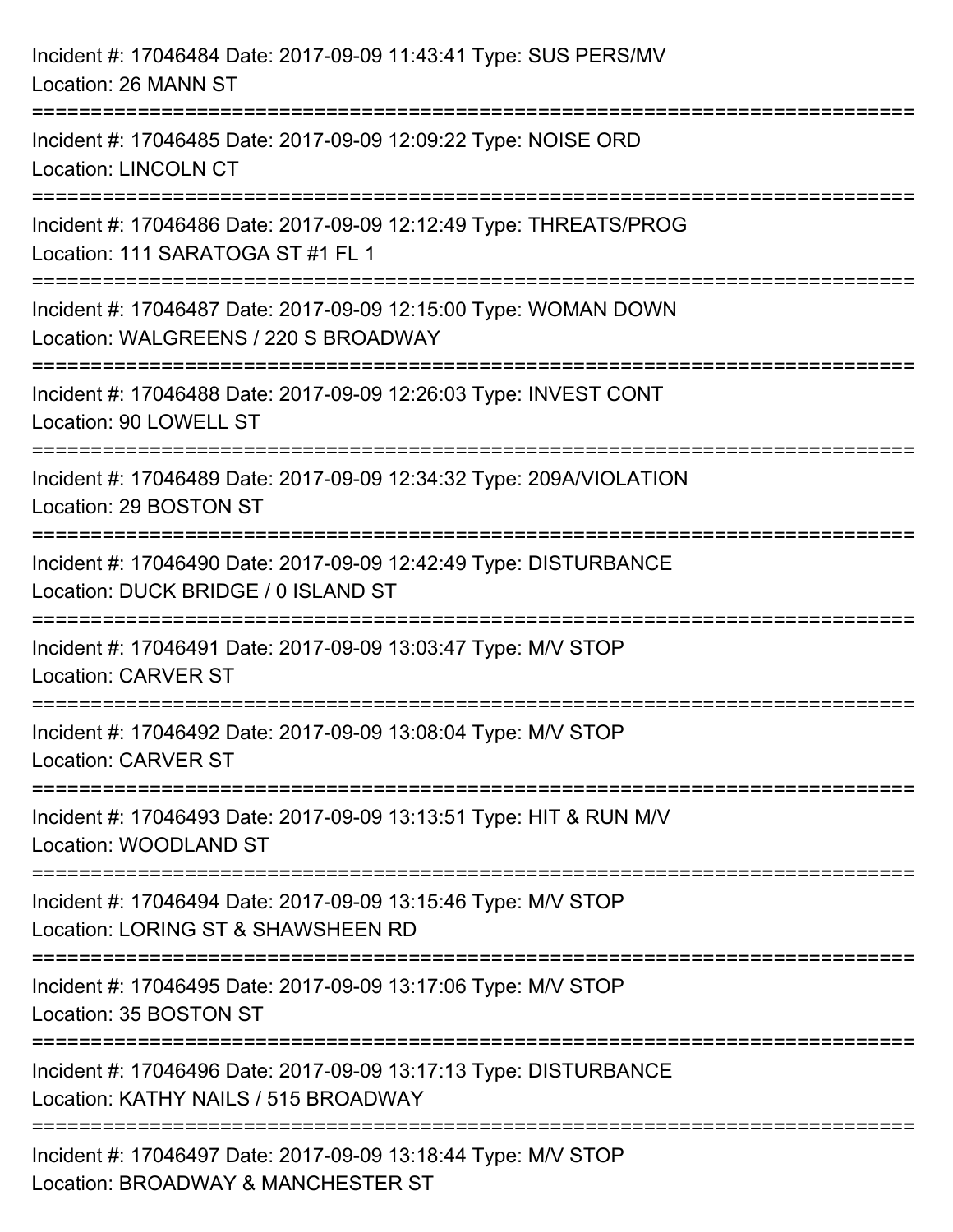| Incident #: 17046498 Date: 2017-09-09 13:18:46 Type: MAL DAMAGE<br>Location: 17 GROTON ST                               |
|-------------------------------------------------------------------------------------------------------------------------|
| Incident #: 17046499 Date: 2017-09-09 13:19:56 Type: M/V STOP<br>Location: 26 MANN ST                                   |
| Incident #: 17046502 Date: 2017-09-09 13:26:58 Type: KEEP PEACE<br>Location: 353 ELM ST                                 |
| Incident #: 17046500 Date: 2017-09-09 13:29:03 Type: LOUD NOISE<br>Location: 15 GARFIELD ST                             |
| Incident #: 17046501 Date: 2017-09-09 13:29:37 Type: M/V STOP<br>Location: 348 LOWELL ST                                |
| Incident #: 17046503 Date: 2017-09-09 13:31:01 Type: B&E/ATTEMPY<br>Location: 114 MARSTON ST #A<br>==================== |
| Incident #: 17046504 Date: 2017-09-09 13:37:46 Type: MV/BLOCKING<br><b>Location: COMMON PARK</b>                        |
| Incident #: 17046505 Date: 2017-09-09 13:45:02 Type: DISTURBANCE<br>Location: 112 WATER ST FL 3                         |
| Incident #: 17046506 Date: 2017-09-09 13:54:55 Type: M/V STOP<br><b>Location: WINTHROP AVE</b>                          |
| Incident #: 17046507 Date: 2017-09-09 14:04:09 Type: DISTURBANCE<br>Location: 45 NORRIS ST                              |
| Incident #: 17046508 Date: 2017-09-09 14:04:15 Type: DOMESTIC/PAST<br>Location: FRANKLIN ST & TREMONT ST                |
| Incident #: 17046509 Date: 2017-09-09 14:29:39 Type: A&B PAST<br>Location: 800 ESSEX ST                                 |
| Incident #: 17046510 Date: 2017-09-09 14:31:27 Type: NOISE ORD<br><b>Location: 7 GRAICHEN TER</b>                       |
| Incident #: 17046511 Date: 2017-09-09 14:33:48 Type: NOISE ORD<br>Location: 481 S BROADWAY #11 FL 2                     |

===========================================================================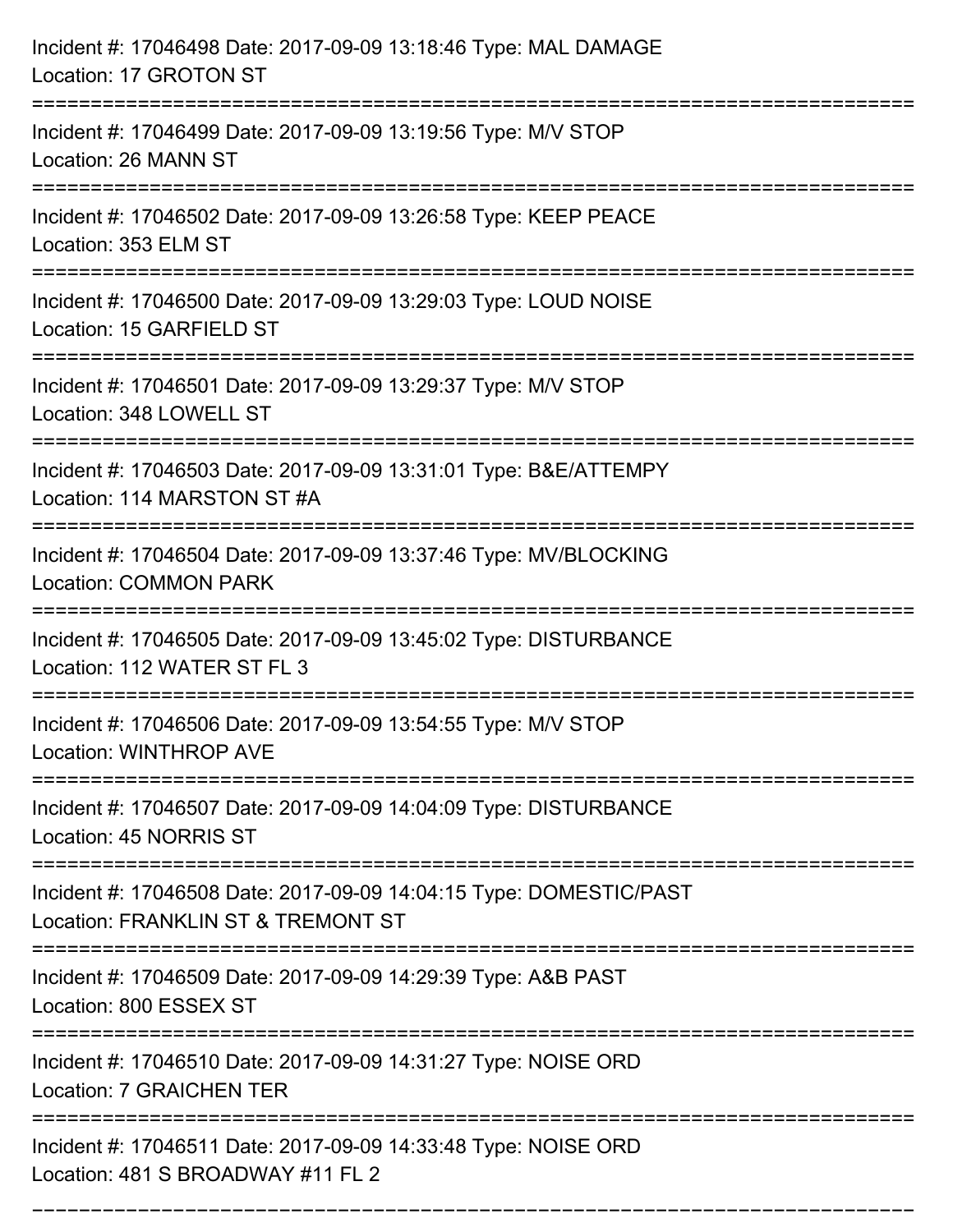| Incident #: 17046512 Date: 2017-09-09 14:48:49 Type: M/V STOP<br>Location: ANDOVER ST & PARKER ST                                       |
|-----------------------------------------------------------------------------------------------------------------------------------------|
| ======================<br>Incident #: 17046513 Date: 2017-09-09 15:01:06 Type: 209A/VIOLATION<br>Location: 14 SPRUCE ST                 |
| Incident #: 17046515 Date: 2017-09-09 15:07:31 Type: SUS PERS/MV<br><b>Location: 14 MECHANIC ST</b><br>================================ |
| Incident #: 17046514 Date: 2017-09-09 15:07:54 Type: CK WELL BEING<br>Location: 509 BROADWAY                                            |
| Incident #: 17046517 Date: 2017-09-09 15:13:51 Type: TRESPASSING<br>Location: SUBWAY / 360 BROADWAY                                     |
| Incident #: 17046516 Date: 2017-09-09 15:15:04 Type: 209A/SERVE<br>Location: 220 MERRIMACK ST #527                                      |
| Incident #: 17046518 Date: 2017-09-09 15:20:38 Type: AUTO ACC/NO PI<br>Location: TREMONT ST & WEST ST                                   |
| Incident #: 17046520 Date: 2017-09-09 15:32:34 Type: SHOPLIFTING<br>Location: MARSHALLS / 73 WINTHROP AV                                |
| Incident #: 17046519 Date: 2017-09-09 15:35:04 Type: INVEST CONT<br>Location: 59 TREMONT ST                                             |
| Incident #: 17046521 Date: 2017-09-09 15:38:40 Type: ALARM/BURG<br>Location: LORENZO BUILDING / 599 CANAL ST                            |
| Incident #: 17046522 Date: 2017-09-09 15:46:47 Type: TOW OF M/V<br><b>Location: 18 CONGRESS ST</b>                                      |
| Incident #: 17046523 Date: 2017-09-09 16:07:37 Type: CK WELL BEING<br>Location: HAFFNERS GAS STATION / 194 S BROADWAY                   |
| Incident #: 17046524 Date: 2017-09-09 16:26:19 Type: SUS PERS/MV<br>Location: 47 TREMONT ST                                             |
| Incident #: 17046525 Date: 2017-09-09 16:38:56 Type: SUS PERS/MV<br><b>Location: EVERETT ST</b>                                         |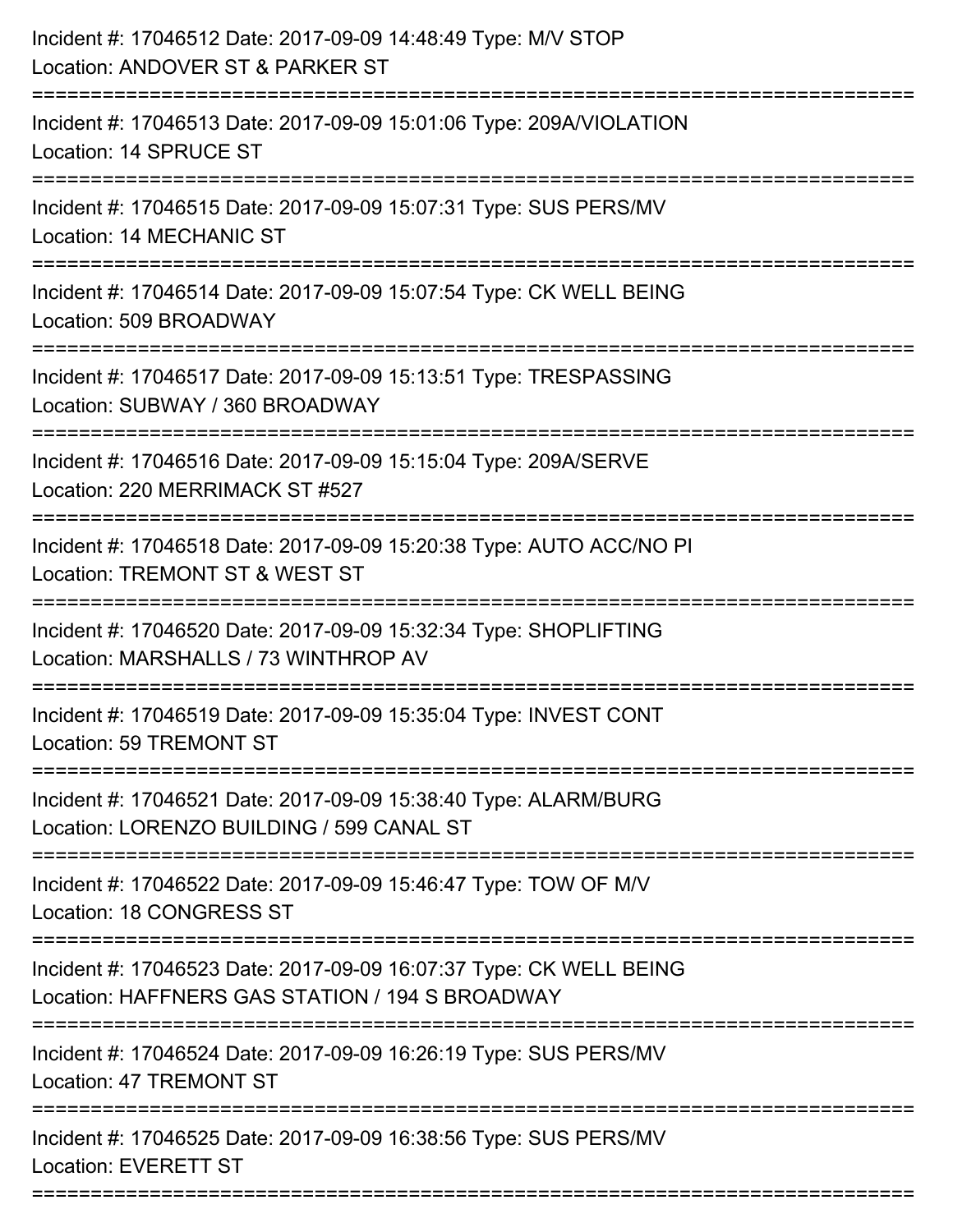| Location: ALBRITE CARPET CLEANING COMP. / 223 WINTHROP AV                                           |
|-----------------------------------------------------------------------------------------------------|
| Incident #: 17046527 Date: 2017-09-09 16:48:06 Type: STOL/MV/PAS<br>Location: 55 MANN ST            |
| Incident #: 17046528 Date: 2017-09-09 16:48:57 Type: CK WELL BEING<br>Location: 2 SPRINGFIELD ST    |
| Incident #: 17046529 Date: 2017-09-09 16:57:30 Type: GENERAL SERV<br><b>Location: 8 COLUMBUS AV</b> |
| Incident #: 17046530 Date: 2017-09-09 16:58:25 Type: MV/BLOCKING<br>Location: 26 BROOKFIELD ST      |
| Incident #: 17046531 Date: 2017-09-09 17:06:41 Type: AUTO ACC/NO PI<br>Location: 26 CHELMSFORD ST   |
| Incident #: 17046532 Date: 2017-09-09 17:22:16 Type: GENERAL SERV<br>Location: 102 BAILEY ST        |
| Incident #: 17046533 Date: 2017-09-09 17:30:35 Type: M/V STOP<br>Location: COMMON ST & JACKSON ST   |
| Incident #: 17046534 Date: 2017-09-09 17:45:52 Type: M/V STOP<br>Location: BAILEY ST & FOSTER ST    |
| Incident #: 17046535 Date: 2017-09-09 17:46:44 Type: M/V STOP<br>Location: ANDOVER ST & S BROADWAY  |
| Incident #: 17046536 Date: 2017-09-09 17:47:42 Type: WARRANT SERVE<br>Location: 283 BROADWAY        |
| Incident #: 17046537 Date: 2017-09-09 17:49:33 Type: UNWANTEDGUEST<br>Location: 383 BROADWAY #3     |
| Incident #: 17046538 Date: 2017-09-09 17:51:36 Type: M/V STOP<br>Location: 66 ABBOTT ST             |
| Incident #: 17046539 Date: 2017-09-09 17:57:31 Type: SUS PERS/MV<br>Location: SARATOGA & MYRTLE     |
|                                                                                                     |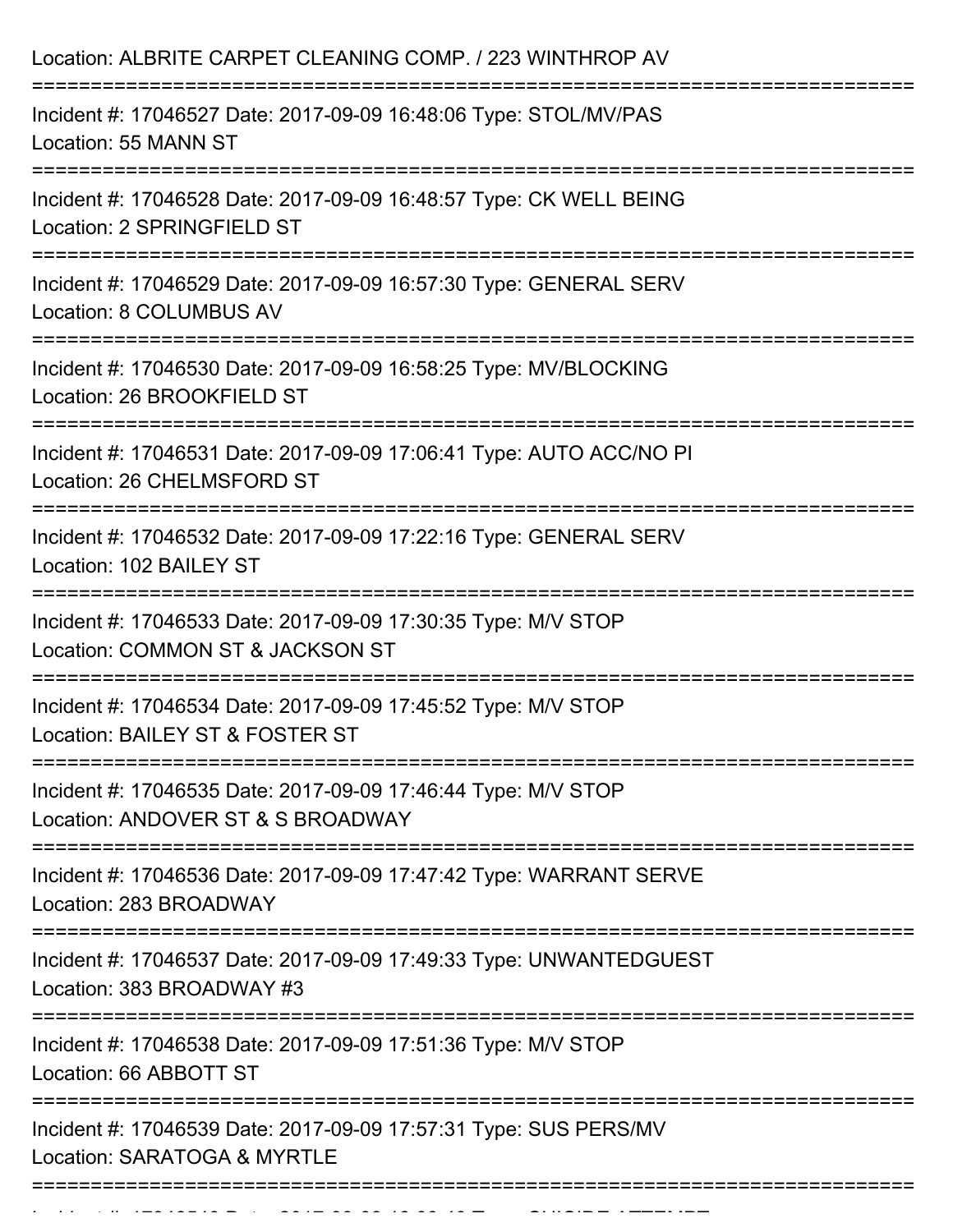Location: 117 THOREAU WAY #511 =========================================================================== Incident #: 17046542 Date: 2017-09-09 18:03:17 Type: NOISE ORD Location: 1 THORNDIKE ST FL 2 =========================================================================== Incident #: 17046541 Date: 2017-09-09 18:03:18 Type: M/V STOP Location: 138 S UNION ST =========================================================================== Incident #: 17046543 Date: 2017-09-09 18:10:21 Type: ASSSIT OTHER PD Location: 69 NEWBURY ST =========================================================================== Incident #: 17046544 Date: 2017-09-09 18:43:28 Type: M/V STOP Location: DUNKIN DONUTS / null =========================================================================== Incident #: 17046545 Date: 2017-09-09 18:48:15 Type: M/V STOP Location: 53 PORTLAND ST =========================================================================== Incident #: 17046546 Date: 2017-09-09 18:49:44 Type: NOISE ORD Location: 52 W KENNETH =========================================================================== Incident #: 17046547 Date: 2017-09-09 18:53:51 Type: NOISE ORD Location: 136 EXCHANGE ST =========================================================================== Incident #: 17046548 Date: 2017-09-09 18:56:26 Type: ALARM/BURG Location: NORTH END DELI / 95 COMMON ST =========================================================================== Incident #: 17046549 Date: 2017-09-09 18:56:55 Type: M/V STOP Location: W DALTON =========================================================================== Incident #: 17046550 Date: 2017-09-09 19:02:46 Type: AUTO ACC/NO PI Location: 192 WATER ST =========================================================================== Incident #: 17046551 Date: 2017-09-09 19:02:49 Type: MEDIC SUPPORT Location: 48 ABBOTT ST FL 2 =========================================================================== Incident #: 17046552 Date: 2017-09-09 19:09:32 Type: M/V STOP Location: CENTRAL BRIDGE / 0 MERRIMACK ST =========================================================================== Incident #: 17046553 Date: 2017-09-09 19:09:45 Type: AUTO ACC/NO PI Location: 29 WILLOW ST ======================================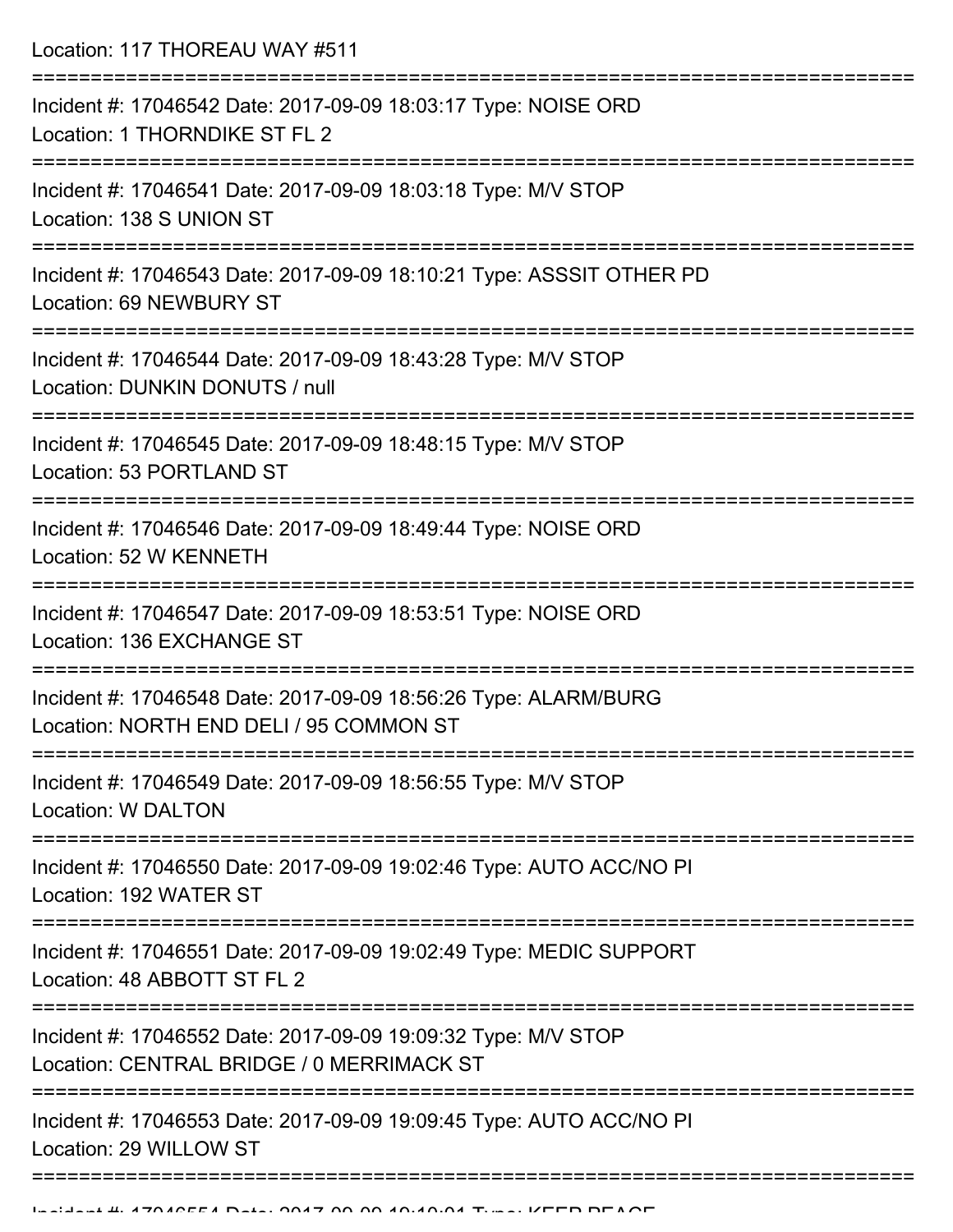Location: 43 BASSWOOD ST FL 1

| Incident #: 17046555 Date: 2017-09-09 19:11:10 Type: ALARM/BURG<br>Location: CENTRAL CATHOLIC HIGH SCHOOL / 300 HAMPSHIRE ST |
|------------------------------------------------------------------------------------------------------------------------------|
| Incident #: 17046556 Date: 2017-09-09 19:15:44 Type: ALARM/BURG<br>Location: LAWRENCE HIGH SCHOOL / 70-71 N PARISH RD        |
| Incident #: 17046557 Date: 2017-09-09 19:27:38 Type: NOISE ORD<br>Location: 5 BROMFIELD ST                                   |
| Incident #: 17046558 Date: 2017-09-09 19:37:49 Type: LARCENY/PROG<br>Location: 30-36 HAMPSHIRE ST                            |
| Incident #: 17046559 Date: 2017-09-09 19:42:45 Type: M/V STOP<br>Location: CHARDON ST & HAMPSHIRE ST                         |
| Incident #: 17046560 Date: 2017-09-09 19:49:51 Type: DISTURBANCE<br>Location: 43 BASSWOOD ST                                 |
| Incident #: 17046561 Date: 2017-09-09 19:54:45 Type: NOISE ORD<br>Location: 14 E PLATT ST                                    |
| Incident #: 17046562 Date: 2017-09-09 20:10:37 Type: DOMESTIC/PROG<br>Location: COMMON ST & LAWRENCE ST                      |
| Incident #: 17046563 Date: 2017-09-09 20:23:14 Type: NOISE ORD<br>Location: 147 HIGH ST                                      |
| Incident #: 17046564 Date: 2017-09-09 20:31:27 Type: NOISE ORD<br>Location: 20-22 BENNINGTON ST FL 2                         |
| Incident #: 17046565 Date: 2017-09-09 20:33:08 Type: MAL DAMAGE<br>Location: 10 OAKWOOD AVE                                  |
| Incident #: 17046566 Date: 2017-09-09 20:33:39 Type: LOUD NOISE<br>Location: 2 GRAINGER ST #2                                |
| Incident #: 17046567 Date: 2017-09-09 20:43:11 Type: AUTO ACC/NO PI<br>Location: 109 LAWRENCE ST                             |
| 0.0047,00.00.005<br>$\sim$ $\sim$ $\sim$                                                                                     |

Incident #: 17046568 Date: 2017-09-09 20:55:09 Type: AUTO ACC/NO PI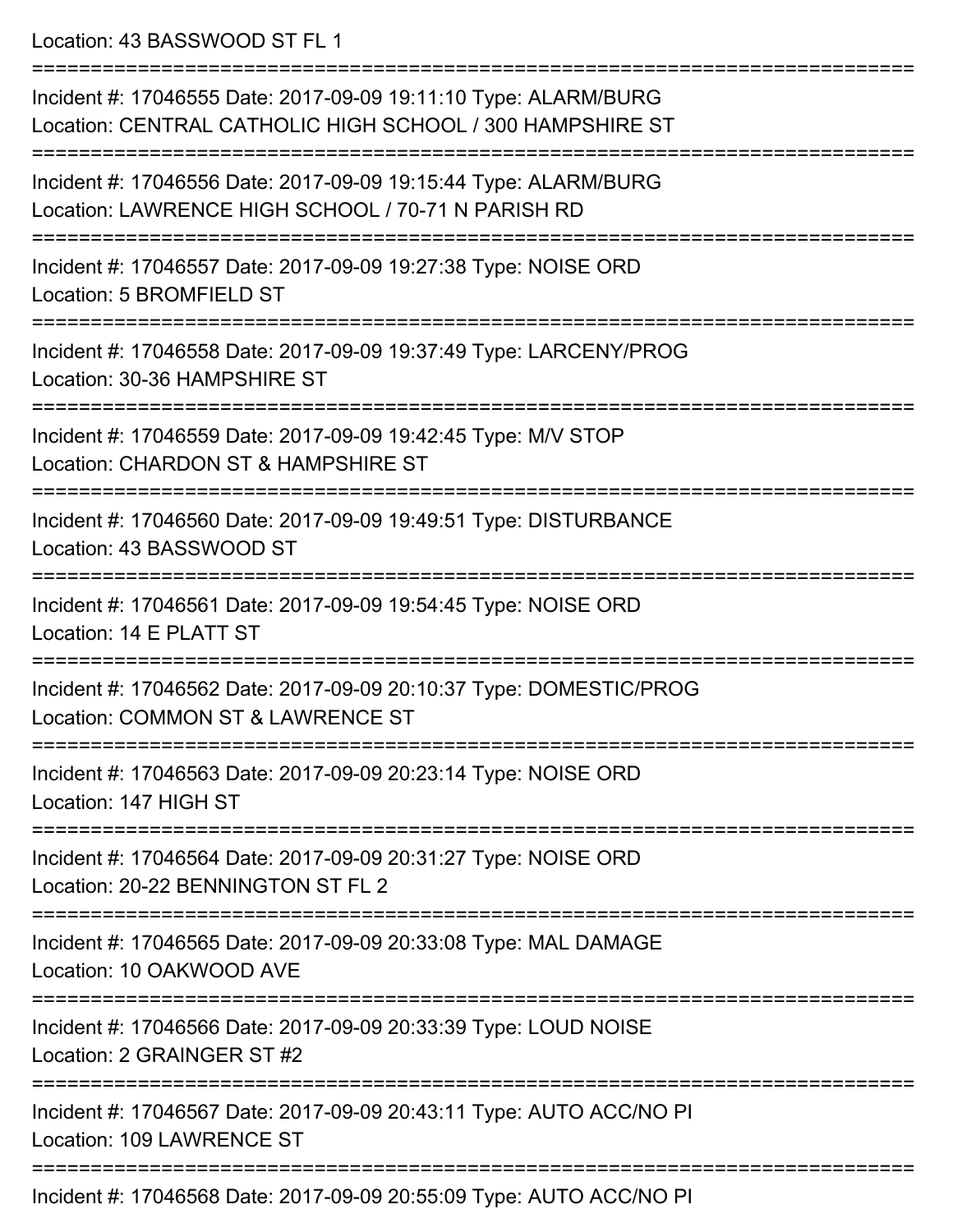| Incident #: 17046569 Date: 2017-09-09 21:01:01 Type: NOISE ORD<br>Location: 136 EXCHANGE ST           |
|-------------------------------------------------------------------------------------------------------|
| Incident #: 17046570 Date: 2017-09-09 21:02:46 Type: NOISE ORD<br>Location: 328 JACKSON ST            |
| Incident #: 17046571 Date: 2017-09-09 21:06:55 Type: NOISE ORD<br>Location: 15 BERKELEY ST FL 3       |
| Incident #: 17046572 Date: 2017-09-09 21:18:43 Type: M/V STOP<br><b>Location: ANDOVER ST</b>          |
| Incident #: 17046573 Date: 2017-09-09 21:31:18 Type: NOISE ORD<br>Location: 15 BERKELEY ST FL 3       |
| Incident #: 17046574 Date: 2017-09-09 21:32:37 Type: NOISE ORD<br>Location: 212 WATER ST              |
| Incident #: 17046575 Date: 2017-09-09 21:42:32 Type: M/V STOP<br>Location: LAWRENCE ST & MAPLE ST     |
| Incident #: 17046576 Date: 2017-09-09 21:42:37 Type: NOISE ORD<br>Location: 1 1/2 CAULKINS CT         |
| Incident #: 17046577 Date: 2017-09-09 21:45:17 Type: AUTO ACC/NO PI<br>Location: 11 HOLLY ST          |
| Incident #: 17046578 Date: 2017-09-09 21:51:52 Type: VIO CITY ORD<br><b>Location: GALE ST</b>         |
| Incident #: 17046579 Date: 2017-09-09 22:02:37 Type: M/V STOP<br>Location: ARLINGTON ST & BASSWOOD ST |
| Incident #: 17046580 Date: 2017-09-09 22:03:07 Type: M/V STOP<br>Location: 425 MARKET ST              |
| Incident #: 17046581 Date: 2017-09-09 22:07:03 Type: LOUD NOISE<br>Location: 237 FERRY ST #2          |
| Incident #: 17046582 Date: 2017-09-09 22:35:10 Type: MEDIC SUPPORT                                    |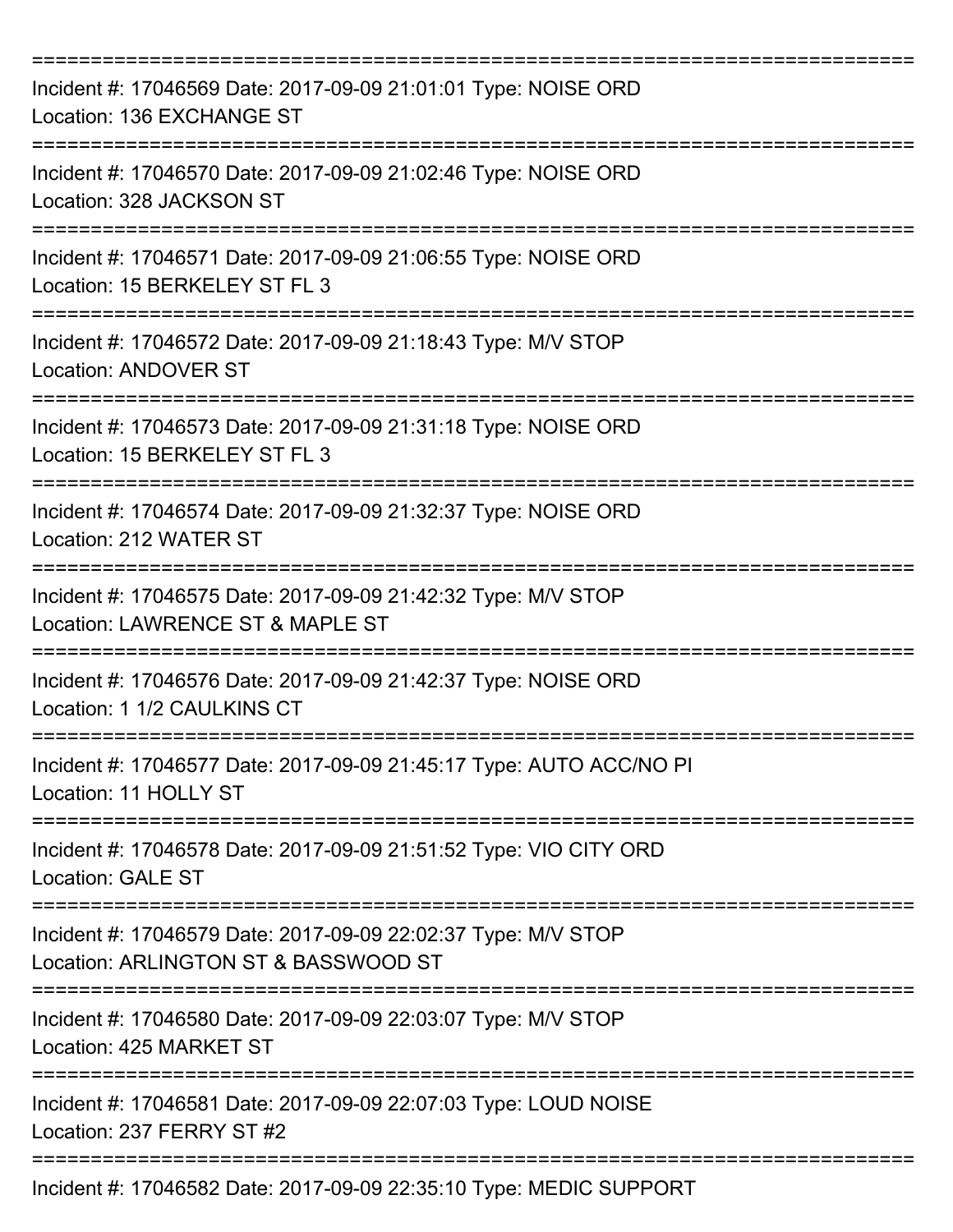| Incident #: 17046583 Date: 2017-09-09 22:39:16 Type: NOISE ORD<br>Location: HANCOCK ST & SCHOOL ST                  |
|---------------------------------------------------------------------------------------------------------------------|
| Incident #: 17046585 Date: 2017-09-09 22:40:00 Type: ALARM/BURG<br>Location: ANGEL CORADO RESIDENCE / 143 PARKER ST |
| Incident #: 17046584 Date: 2017-09-09 22:40:33 Type: M/V STOP<br>Location: ESSEX ST & JACKSON ST                    |
| Incident #: 17046586 Date: 2017-09-09 22:41:51 Type: MEDIC SUPPORT<br>Location: 71 BODWELL ST                       |
| Incident #: 17046587 Date: 2017-09-09 22:51:40 Type: M/V STOP<br>Location: 1 MILL ST                                |
| Incident #: 17046588 Date: 2017-09-09 22:52:55 Type: UNWANTEDGUEST<br>Location: 113 GARDEN ST #1                    |
| Incident #: 17046590 Date: 2017-09-09 22:53:13 Type: SEX OFF. PAST<br>Location: 158 WATER ST #9 FL 3                |
| Incident #: 17046589 Date: 2017-09-09 22:54:06 Type: ALARM/BURG<br>Location: MI CARE CENTER / 0 BENNINGTON ST       |
| Incident #: 17046592 Date: 2017-09-09 23:00:21 Type: UNKNOWN PROB<br>Location: 113 GARDEN ST                        |
| Incident #: 17046591 Date: 2017-09-09 23:00:56 Type: NOISE ORD<br>Location: 892 ESSEX ST                            |
| Incident #: 17046593 Date: 2017-09-09 23:02:32 Type: ANIMAL COMPL<br>Location: 55 STEARNS AV                        |
| Incident #: 17046594 Date: 2017-09-09 23:05:55 Type: NOISE ORD<br>Location: 15 CROSBY ST FL 3                       |
| Incident #: 17046595 Date: 2017-09-09 23:08:23 Type: CIVIL PROB<br>Location: 117 BAILEY ST FL 2                     |
| Incident #: 17046596 Date: 2017-09-09 23:17:39 Type: SUS PERS/MV                                                    |

 $L = L$   $L = 400$  S UNION ST